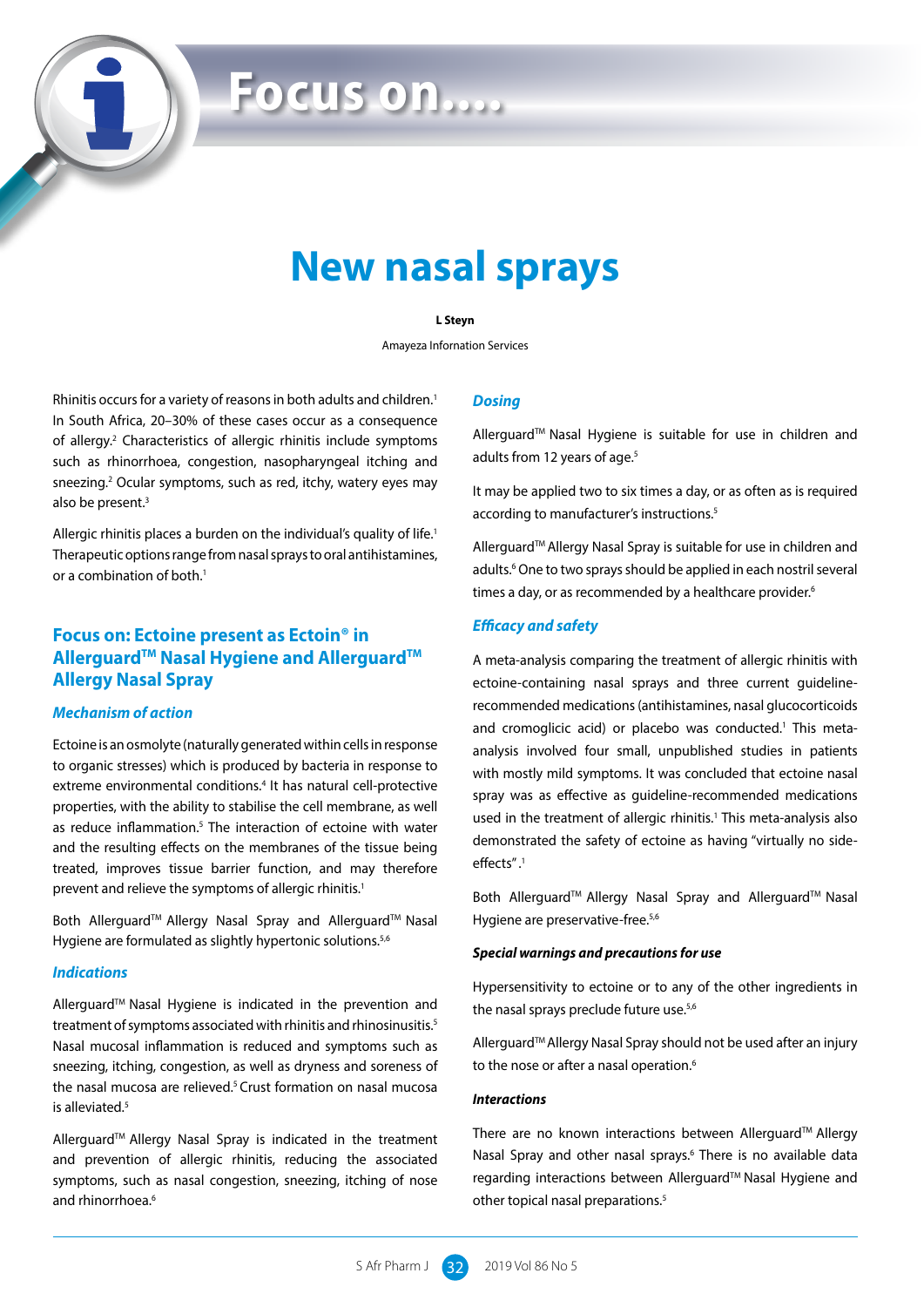#### *Pregnancy and breastfeeding*

There is no available data regarding the use of ectoine in pregnancy and breastfeeding. 6

#### *Presentation*

Allerguard™ Allergy Nasal Spray contains 2% Ectoin® in a 20 ml solution of sea salt and water.<sup>6</sup>

Allerguard<sup>™</sup> Nasal Hygiene contains Ectoin®, sea salt and purified water as a nasal douche in 100 ml or 125 ml solution.<sup>5</sup>

#### **References**

- 1. Eichel A, Bilstein A, Werkhäuser N, Mösges R. Meta-analysis of the efficacy of ectoine nasal spray in patients with allergic rhinoconjunctivitis. Journal of Allergy. Vol. 2014, Article ID 292545, 12 pages, 2014. https://doi.org/10.1155/2014/292545
- 2. Allergy Foundation South Africa (AFSA). Allergy (2017). Available from: https://www.allergyfoundation.co.za/allergy-and-immunology/allergy/
- 3. Hudd TR. Managing allergic rhinitis: tips to improve therapeutic selection and symptom control. Pharmacy Times. 24 Apr 2018. Available from: https://www.pharmacytimes.com/ publications/issue/2018/april2018/managing-allergic-rhinitis-tips-to-improve-therapeutic-selection-and-symptom-control
- 4. Werkhäuser N, Bilstein A, Sonnemann U. Treatment of allergic rhinitis with ectoine containing nasal spray and eye drops in comparison with azelastine containing nasal spray and eye drops or with cromoglycic acid containing nasal spray. Journal of Allergy*.* vol. 2014, Article ID 176597, 13 pages, 2014. https://doi.org/10.1155/2014/176597
- 5. Allerguard™Nasal Hygiene. Package Insert. iNova Pharmaceuticals (Pty) Ltd. March 2018.
- 6. AllerguardTMAllergy Nasal Spray. Package Insert. iNova Pharmaceuticals (Pty) Ltd. July 2016.

### **Focus on: Hydroxypropyl methylcellulose (HPMC) 800 mg present in the Nexa dry powder nasal spray variants1**

#### *Mechanism of action*

Hydroxypropyl methyl cellulose (cellulose) powder, when applied to the moist nasal mucosa, forms a gelatinous coating.<sup>2</sup> This gelatinous coating creates a barrier, protecting or shielding the nasal membrane against contact with airborne allergens, as well as airborne microbes.3,4,5

#### *Dosing*

| Nexa Allershield™<br>800 mg and Nexa<br>Allershield Junior <sup>™</sup><br>800 mg | Nexa Allershield™ 800 mg: for use in adults and<br>children from 18 months of age <sup>3</sup><br>Apply 2 to 3 times per day or as often as<br>necessary<br>Nexa Allershield Junior <sup>™</sup> 800 mg: for use in<br>children from 18 months of age <sup>6</sup><br>• Apply 2 to 3 times daily or as often as necessary<br>Should be used before the start of symptoms. If<br>allergic response has already started, may be used<br>once immediate symptoms have subsided<br>(approximately 30 minutes later) |
|-----------------------------------------------------------------------------------|-----------------------------------------------------------------------------------------------------------------------------------------------------------------------------------------------------------------------------------------------------------------------------------------------------------------------------------------------------------------------------------------------------------------------------------------------------------------------------------------------------------------|
| Nexa Flushield™<br>800 mg                                                         | For use in adults and children from 3 years of age <sup>4</sup><br>• Apply 2 to 3 times daily<br>Should be used before onset of colds or flu, but<br>may be applied if symptoms have already started                                                                                                                                                                                                                                                                                                            |
| Nexa Travelshield™<br>800 mg                                                      | For use in adults and children from 3 years of age <sup>5</sup><br>• Apply 2 to 3 times daily<br>Use prior to exposure of high virus risk<br>environment. May be used 3 times per day if<br>symptoms have already started                                                                                                                                                                                                                                                                                       |

#### *Efficacy*

The efficacy of hydroxypropyl methylcellulose nasal spray has been compared to mometasone nasal spray in the control of the symptoms of allergic rhinitis and has been found to be as effective as mometasone.<sup>7</sup> A study of 53 children between the ages of 8 and 18 years with allergy to birch pollen, showed that cellulose powder reduced allergic symptoms, especially rhinorrhoea as compared to control (lactose powder).<sup>8</sup> A double-blind, placebocontrolled study in 108 adults with allergic rhinitis due to grass pollen, showed that nasally applied cellulose powder significantly improved seasonal allergic rhinitis symptoms.<sup>9</sup> The frequency of use of Nexa Allershield™ may be dependent on the strength of the pollen count, proximity of the allergen, as well as the severity of the patient's allergies.<sup>3</sup>

#### *Safety*

Cellulose is considered to be safe.<sup>2</sup> The Nexa dry powder nasal spray variants do not contain any medication. Nexa Allershield™, Nexa Flushield™ and Nexa Travelshield™ can safely be used in athletes, as well as in pregnant and lactating women.<sup>3,4,5</sup>

#### *Special warnings and precautions for use*

Nexa Allershield<sup>™</sup>: Should not be used if there is a sensitivity to cellulose and/or mint.3

Nexa Allershield Junior<sup>™</sup>: Should not be used if there is a sensitivity to cellulose and/or strawberry.6

Nexa Flushield™: Should not be used if there is a sensitivity to cellulose, mint or garlic.4

Nexa Travelshield™: Should not be used if there is a sensitivity to cellulose, mint or garlic.<sup>5</sup>

#### *Possible side-effects (Nexa range)*

- Burning or tingling sensation upon first use, which should dissipate with continued use.<sup>3</sup>
- Initial irritation of nasal membrane, particularly if membrane is irritated or inflamed, which quickly subsides.<sup>3</sup>
- Blocked nose sensation, due to cellulose barrier formation.<sup>3</sup>
- In the rare event of allergic reactions, the product should be discontinued immediately, and a healthcare provider consulted.<sup>3</sup>

#### *Interactions*

Nexa dry powder nasal spray may be used concomitantly with other medications to treat associated symptoms. If used concurrently with another nasal spray, Nexa dry powder nasal spray should be re-applied afterwards in order to maintain barrier function.3,4,5 Cellulose may interfere with the absorption of other nasal sprays.8

#### **References**

- Nexa dry powder nasal spray range. Product Launch Letter. Pharma Dynamics (Pty) Ltd. 9 Nov 2018.
- 2. Bouic P. A review of the efficacy and safety of Nasaleze™ in the prevention and management of allergic rhinitis. 2008. DOI:10.2174/1874838400801010001 Available from: